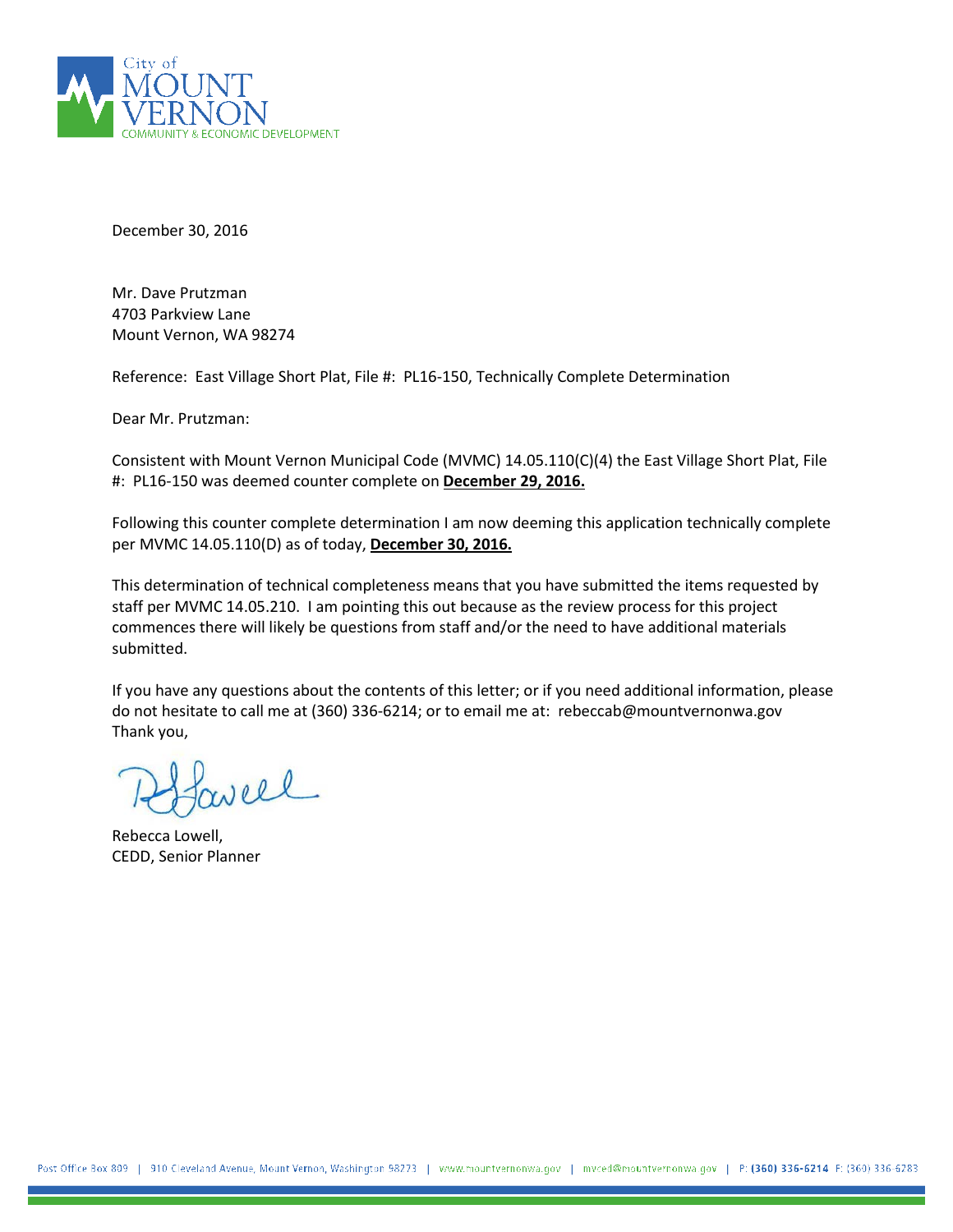

## **NOTICE OF APPLICATION & PROPOSED OPTIONAL MITIGATED DETERMINATION OF NON-SIGNIFICANCE (MDNS)**

### **APPLICANT & APPLICATION NAME/NUMBER:** East Village Short Plat, PL16-150

**PROJECT DESCRIPTION:** Proposed is a short plat that will create seven (7) single-family residential lots that range in size from ±10,000 s.f. to ±13,000 s.f. In addition to these seven (7) new lots (where future single-family homes will be constructed) a tract for a future stormwater facility and a lot to contain the existing two residential homes on the far south side of the overall property will also be created. A ±420 linear foot private road will be extended from Balsam Lane to the east to provide access to the new lots and the stormwater tract.

The project site contains two Category III wetlands (identified as wetlands A and C), one Category IV wetland (identified as wetland B) and a Fish Bearing Stream (Maddox Creek). The applicant proposes filling wetland C, and completing buffer averaging on wetland B.

Following preliminary short plat approval the applicant will be required to install infrastructure (roads and utilities) to serve this site. The infrastructure installation will require approximately 1,300 cubic yards of excavation and approximately 121 cubic yards of fill. Utility lines greater than 8-inches in diameter will also be installed.

The forested portions of the site primarily contain douglas fir, western red cedar and red alder ranging from 6 to 30-inches dbh. The applicant will need to harvest portions of these trees to allow site development.

#### **OWNER/APPLICANT INFORMATION:**

|                   | <b>PROPERTY OWNER:</b>                           | <b>APPLICANT:</b>                                      |  |
|-------------------|--------------------------------------------------|--------------------------------------------------------|--|
| <b>NAME:</b>      | Mary Margaret Kiesel                             | Samish Bay Land Company, LLC<br>Contact: Dave Prutzman |  |
| <b>ADDRESS:</b>   | 2437 E. Blackburn Road<br>Mount Vernon, WA 98274 | 4703 Parkview Lane<br>Mount Vernon, WA 98274           |  |
| <b>TELEPHONE:</b> | (360) 391-2582                                   | (425) 308-9397                                         |  |
| <b>EMAIL:</b>     | maggiewallace55@gmail.com                        | samishbay@gmail.com                                    |  |

**PROJECT LOCATION:** The approximate 13.4± acre site is addressed as 2437 East Blackburn Road. This site is bound by Blackburn Road to the south, the Big Fir PUD to the west, and the Mount Vernon School District's Little Mountain Elementary School to the north. The Skagit County Assessor describes the subject site as parcel: P28003. The entire site is located within a portion of the NW ¼ of Section 28, Township 34 North, Range 04 East, W.M. The following maps show the general location of the site.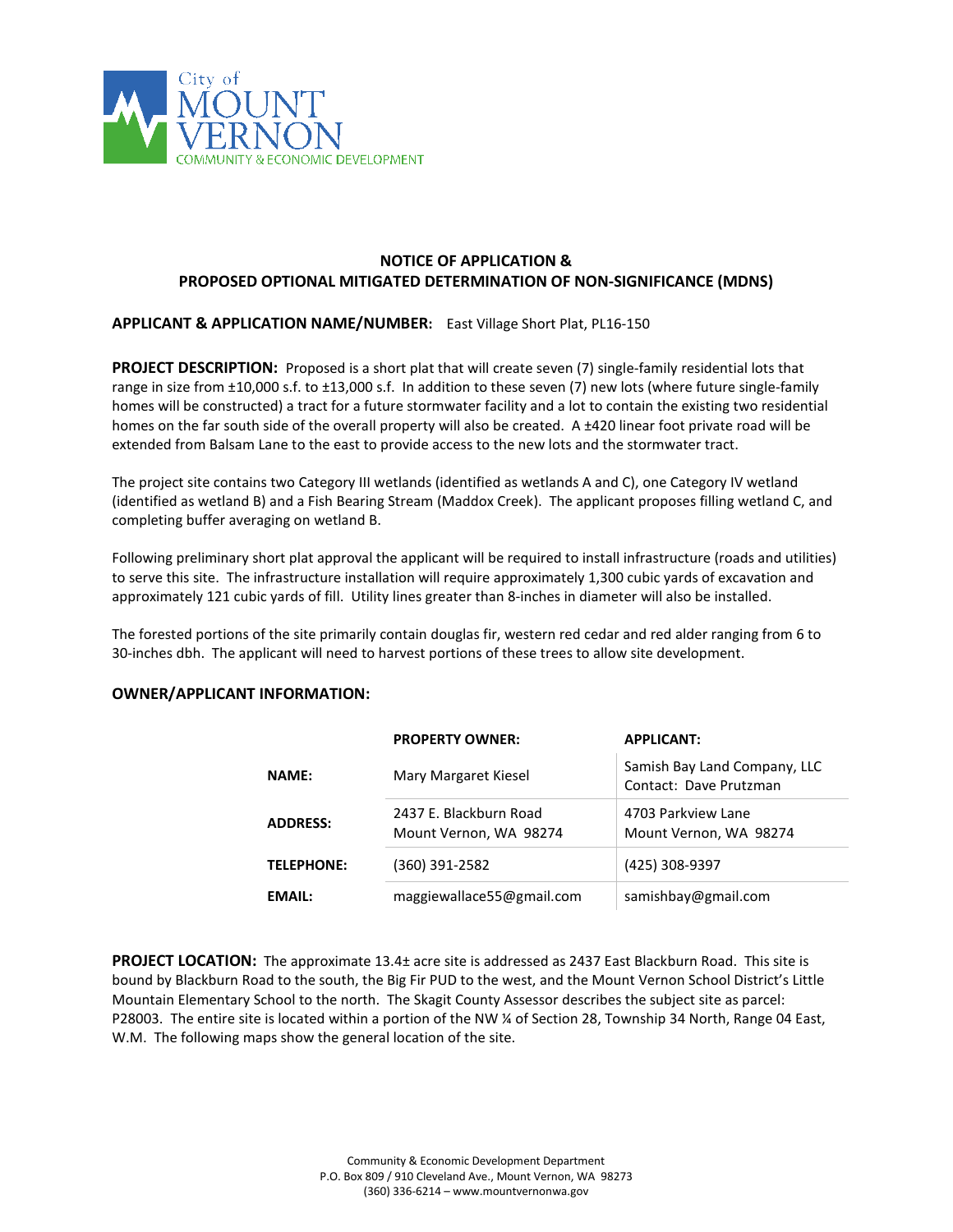



Community & Economic Development Department P.O. Box 809 / 910 Cleveland Ave., Mount Vernon, WA 98273 (360) 336-6214 – www.mountvernonwa.gov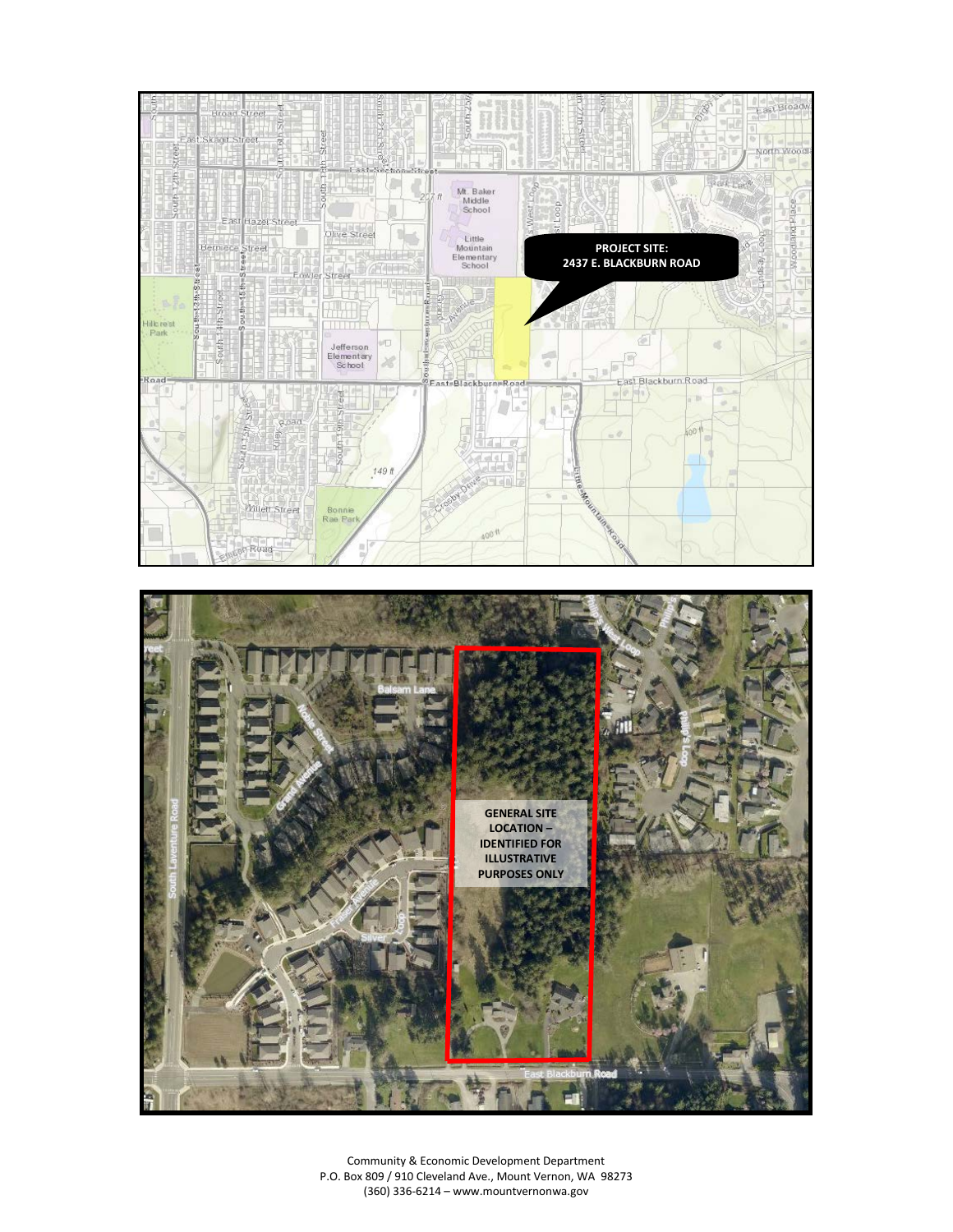**OPTIONAL MITIGATED DETERMINATION OF NON-SIGNIFICANCE (MDNS):** As the Lead Agency, the City of Mount Vernon has determined that significant environmental impacts are unlikely to result from the proposed project. Therefore, as permitted under the RCW 43.21C.110, the City of Mount Vernon is using the Optional MDNS process to give notice that a MDNS is likely to be issued. Comment periods for the project and the proposed MDNS are integrated into a single comment period. There will be no comment period following the issuance of the Threshold Mitigated Determination of Non-Significance (MDNS). A 10-day appeal period will follow the issuance of the MDNS.

| <b>DETAILS:</b>                            |                                                                                                                                                                                       |                                               |                                                                                            |  |  |  |
|--------------------------------------------|---------------------------------------------------------------------------------------------------------------------------------------------------------------------------------------|-----------------------------------------------|--------------------------------------------------------------------------------------------|--|--|--|
| <b>Permit Application</b><br>Date:         | December 29, 2016                                                                                                                                                                     | <b>Counter &amp; Technically</b><br>Complete: | December 29, 2016<br>December 30, 2016                                                     |  |  |  |
| <b>Permits/Review</b><br><b>Requested:</b> | <b>Preliminary Short Plat</b><br>Approval, Traffic Concurrency<br>Approval, Waiver of Frontage<br>Improvements per MVMC<br>16.32.060(F), SEPA Process,<br><b>Critical Area Permit</b> | Other Permits that may be<br><b>Required:</b> | Land Clearing Permit, Fill<br>& Grade Permit, Building<br>Permits, Right-of-Way<br>Permits |  |  |  |

# **CONSISTENCY OVERVIEW:**

| Zoning:                                                                                                                         | Single-Family Residential<br>(R-1, 4.0) | <b>Comprehensive Plan:</b>                                                                                                                                                                                                                                              | Single-Family Medium<br>Density (SF-MED) |  |
|---------------------------------------------------------------------------------------------------------------------------------|-----------------------------------------|-------------------------------------------------------------------------------------------------------------------------------------------------------------------------------------------------------------------------------------------------------------------------|------------------------------------------|--|
| <b>Environmental Documents that Evaluate</b><br>the Proposed Project:                                                           |                                         | Drainage Analysis dated 12.22.2016 from Dale Herrigstad, P.E.;<br>Completed SEPA Checklist dated 12.27.2016; Critical Area Site<br>Assessment dated 12.21.2016 from Graham-Bunting Associates                                                                           |                                          |  |
| <b>Development Regulations Used for Project</b><br><b>Mitigation:</b>                                                           |                                         | The project is subject to the City's SEPA Code, Critical Areas<br>Ordinance, the Comprehensive Plan, Subdivision and Zoning<br>Code, Drainage, Engineering and Concurrency Requirements and<br>other applicable local, state and federal regulations as<br>appropriate. |                                          |  |
| To receive additional information regarding<br>this project contact the CEDD Department<br>and ask to become a party of record: |                                         | Rebecca Lowell, Senior Planner<br>Community & Economic Development Department<br>City of Mount Vernon<br>910 Cleveland Avenue, Mount Vernon WA 98273<br>Telephone - 360-336-6214; Facsimile - 360-336-6283                                                              |                                          |  |

## **CONDITIONS BEING CONSIDERED TO MITIGATE ENVIRONMENTAL IMPACTS:**

- 1. Any person engaged in ground disturbing activity who encounters or discovers historical and/or archeological materials in or on the ground shall:
	- a. Immediately cease any activity which may cause further disturbance;
	- b. Make a reasonable effort to protect the area from further disturbance; and,
	- c. Report the presence and location of the material to the proper authorities in the most expeditious manner possible.